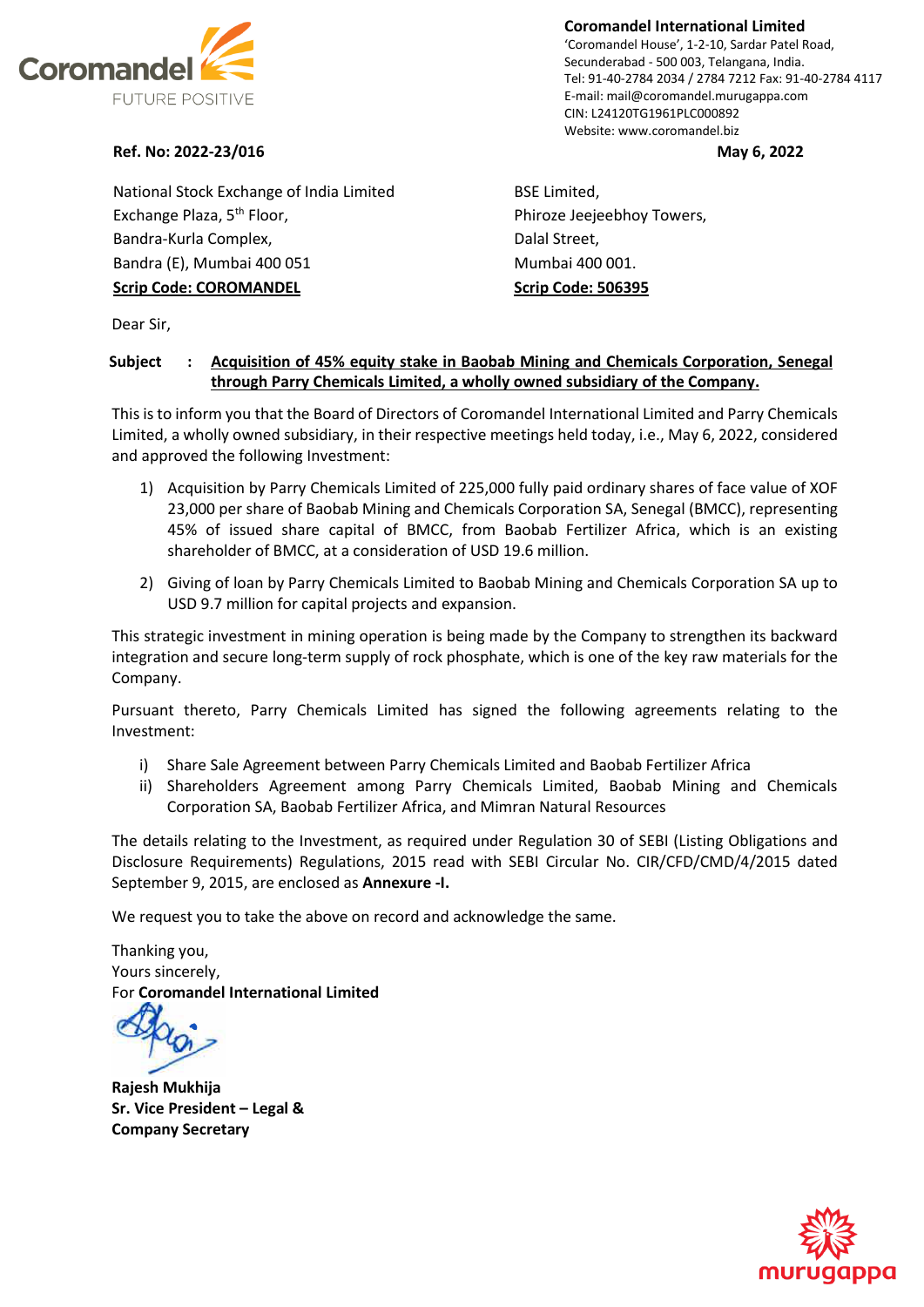

**Coromandel International Limited** 'Coromandel House', 1-2-10, Sardar Patel Road, Secunderabad - 500 003, Telangana, India. Tel: 91-40-2784 2034 / 2784 7212 Fax: 91-40-2784 4117 E-mail: mail@coromandel.murugappa.com CIN: L24120TG1961PLC000892 Website: www.coromandel.biz

## **Annexure -I**

**Disclosure pursuant to Regulation 30 of the Securities and Exchange Board of India (Listing Obligations and Disclosure Requirements) Regulations 2015.**

| <b>Disclosure Requirement</b> |                                                                                                                                                                                                                                                                                                    | <b>Details</b>                                                                                                                                                                                                                                                                                                                                                         |
|-------------------------------|----------------------------------------------------------------------------------------------------------------------------------------------------------------------------------------------------------------------------------------------------------------------------------------------------|------------------------------------------------------------------------------------------------------------------------------------------------------------------------------------------------------------------------------------------------------------------------------------------------------------------------------------------------------------------------|
| a)                            | Disclosure requirement Details - Name of<br>the target entity                                                                                                                                                                                                                                      | Chemicals<br>Name:<br>Baobab<br>Mining<br>and<br>Corporation, Senegal, Africa (BMCC)<br><b>Issued Share Capital:</b><br>500,000 fully paid ordinary shares of face value<br>West African CFA Franc (XOF) 23,000 per share                                                                                                                                              |
| b)                            | Whether the acquisition would fall within<br>related party transaction(s) and whether<br>promoter/promoter group/group<br>the<br>companies have any interest in the entity<br>being acquired? If yes, nature of interest<br>and details thereof and whether the same<br>is done at "arms' length". | The acquisition will not fall within the meaning<br>οf<br>related<br>transaction.<br>The<br>a<br>party<br>Promoter/Promoter Group/Group Companies<br>do not have any interest in the entity being<br>acquired.                                                                                                                                                         |
| C)                            | Industry to which the entity being acquired<br>belongs.                                                                                                                                                                                                                                            | BMCC is engaged in the business of mining and<br>production of Rock Phosphate, one of the key<br>materials used in manufacturing of<br>raw<br>phosphoric acid, which in turn is used in<br>manufacturing of complex fertilizers.                                                                                                                                       |
| d)                            | effects<br>of<br>Objects<br>and<br>acquisition<br>(including but not limited to, disclosure of<br>reasons for acquisition of target entity, if<br>the business is outside the main line of<br>business of the listed entity).                                                                      | The Investment is being made to secure supply<br>of key raw material, i.e., Rock Phosphate, on a<br>long-term and sustainable basis.                                                                                                                                                                                                                                   |
| e)                            | Brief details of any governmental or<br>regulatory approvals required for the<br>acquisition.                                                                                                                                                                                                      | The Investment is subject to approval of<br>Government of Senegal.                                                                                                                                                                                                                                                                                                     |
| f)                            | the acquisition.                                                                                                                                                                                                                                                                                   | Indicative time period for completion of $ $ The Investment is likely to be completed by<br>Parry Chemicals Limited during the second<br>quarter of FY 2022-23 and is subject to approval<br>of Government of Senegal and satisfactory<br>completion<br>of<br>conditions<br>precedent<br>as<br>contained in the Agreements entered into by<br>Parry Chemicals Limited. |